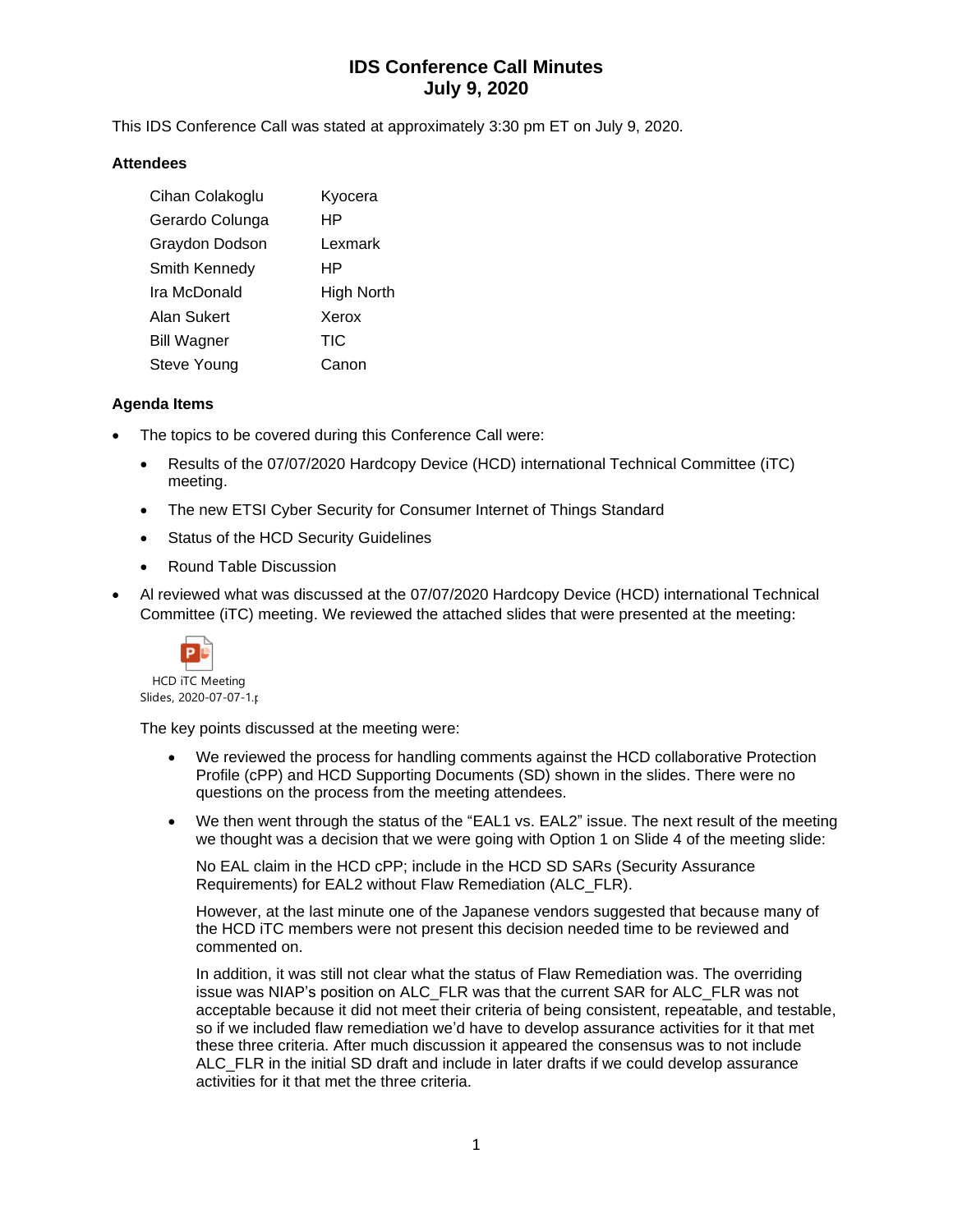## **IDS Conference Call Minutes July 9, 2020**

At the end of the meeting Kwangwoo decided to hold up final approval and allow all HCD iTC members a period of time to review both options and provide comments via email that would be reviewed and discussed at the next HCD iTC Meeting where a final decision would be made.

- One key point that was mentioned is that in developing the schedule we have to include the development the Security Functional Requirements beyond what was in the HCD PP that should go into HCD cPP v1.0 that we have discussed in previous HCD iTC meetings.
- We then discussed the new ETSI Cyber Security for Consumer Internet of Things Standard that had just been released. The actual standard is included below:



Al prepared a set of slides outlining the requirements from this standard that he reviewed at the meeting that are included below:



Al indicated that when he first looked at the standard it was for Consumer IoT products like appliances and TVs so he thought it really did not apply to HCDs. However, the standard defines consumer IoT products as ""network-connected (and network-connectable) device that has relationships to associated services and are used by the consumer typically in the home or as electronic wearables". Since many printer vendors like HP sell printers that are designed for home use only, a procurement agency could easily interpret this standard as being applicable to a home printer. So, in that context that standard may very well apply to HCDs, so going through it may be worth the time.

Some of the points brought up during the discussion were:

- $\circ$  Ira mentioned that ETSI is a European standards organization for the telecommunications industry with over 1000 members representing 40 countries.
- $\circ$  Bill mentioned that the definition of "constrained device" in the standard was incorrect,
- $\circ$  Al indicated that there were a surprisingly large number of requirements in the standard dealing with software update, including requirements around having the ability to do auto updates and for checking if updates are available. Jerry pointed out that both of these are included either directly or as selections in the HCD PP and this in the HCD cPP draft.
- $\circ$  Al also mentioned that another of the software update requirements is to provide public documentation of the content of each software update; not sure how many vendors do that now.
- $\circ$  Smith mentioned that HP does offer low-end printers without a control panel that would meet the standard's definition of a "constrained device".
- $\circ$  Ira mentioned that lawyers are going to have fun with many of the requirements in the standard with wording like "best practice cryptography" and "timely".
- $\circ$  Al mentioned that he learned a lot by going through the standard. As an example, this was the first time he had heard the term "crytoagility". Ira and Smith mentioned there are working groups that deal with this topic.
- $\circ$  Al also mentioned that there were a couple of requirements he was glad to see were in the standard and wished were in other HCD standard. Examples were requirements for